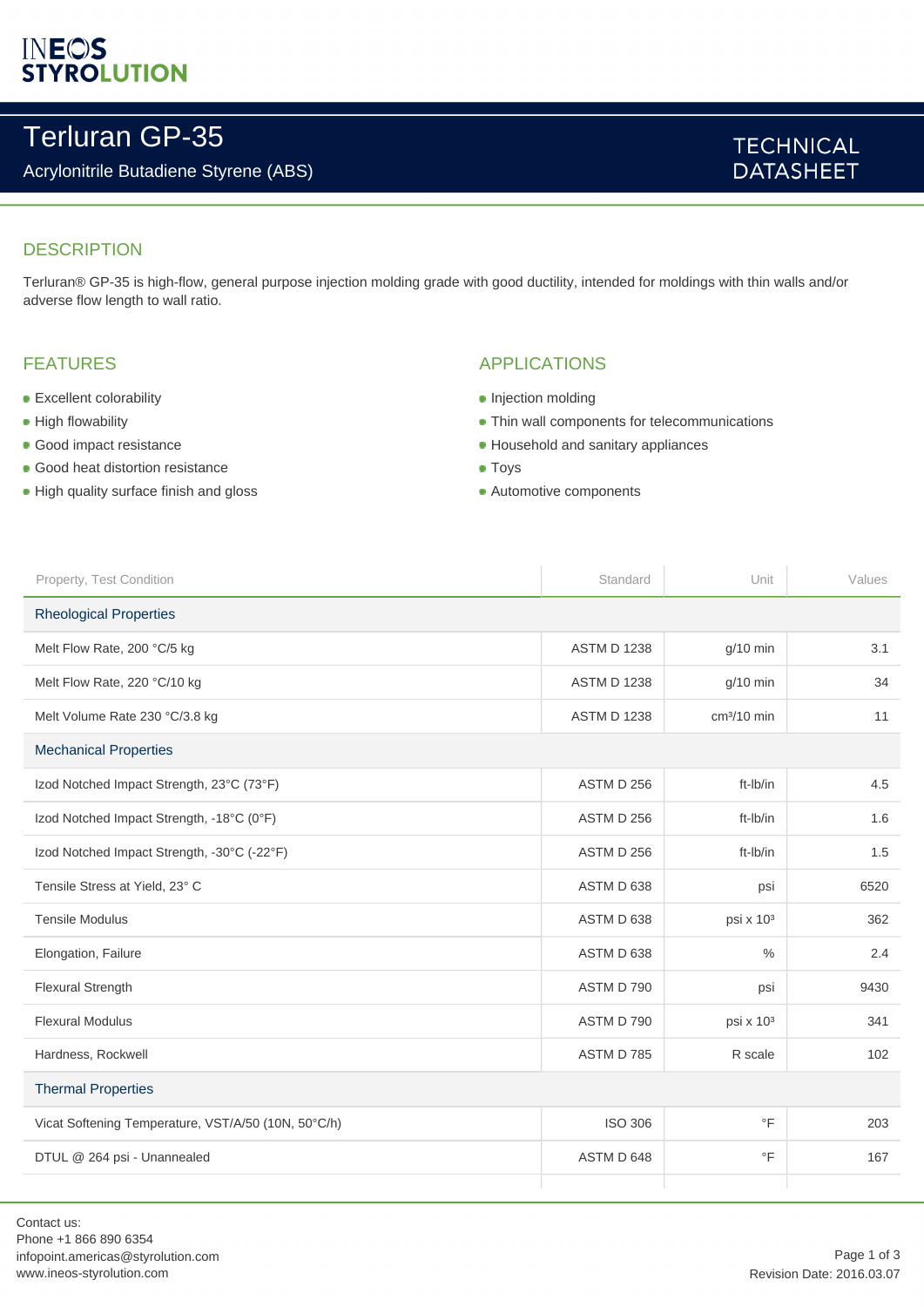# **INEOS**<br>STYROLUTION

## Terluran GP-35

## Acrylonitrile Butadiene Styrene (ABS)

## **TECHNICAL DATASHEET**

| Property, Test Condition                               | Standard   | Unit                     | Values          |  |
|--------------------------------------------------------|------------|--------------------------|-----------------|--|
| DTUL @ 66 psi - Unannealed                             | ASTM D 648 | $\circ$ F                | 192             |  |
| DTUL @ 264 psi - Annealed                              | ASTM D 648 | $\circ$ F                | 206             |  |
| DTUL @ 66 psi - Annealed                               | ASTM D 648 | $\circ$ F                | 213             |  |
| <b>Electrical Properties</b>                           |            |                          |                 |  |
| Dielectric Constant at 106 CPS (1000000 Hz, 0,0394 in) | ASTM D 150 | $\overline{\phantom{a}}$ | 2.8             |  |
| <b>Volume Resistivity</b>                              | ASTM D 257 | $\overline{\phantom{a}}$ | $>1E13$         |  |
| <b>Other Properties</b>                                |            |                          |                 |  |
| Density                                                | ASTM D 792 | $\blacksquare$           | 1.04            |  |
| Water Absorption, Saturated at 23°C                    | ASTM D 570 | $\%$                     | 0.95            |  |
| Processing                                             |            |                          |                 |  |
| Linear Mold Shrinkage                                  | ASTM D 955 | in/in                    | $0.004 - 0.007$ |  |
| Melt Temperature Range                                 |            | $\circ$ F                | $425 - 500$     |  |
| Mold Temperature Range                                 |            | $\circ$ F                | $85 - 140$      |  |
| Injection Velocity                                     |            | in/s                     | 8               |  |
| <b>Drying Temperature</b>                              |            | $\circ$ F                | 175             |  |
| Drying Time                                            |            | h.                       | $2$ to 4        |  |

Typical values for uncolored products

## SUPPLY FORM

Terluran® is delivered as spherical pellets. The bulk density of the pellets is from 0.55 to 0.65 g/cm<sup>3</sup>. Standard Packaging unit: 25 kg PE-bag on palette, shrunk or wrapped with PE film or delivery in silo trucks. PE bags should not be stored outside. In dry areas with normal temperature control, Terluran pellets can be stored for relatively long periods of time without any change in mechanical properties. Under poor storage conditions, Terluran absorbs moisture, but this can be removed by drying.